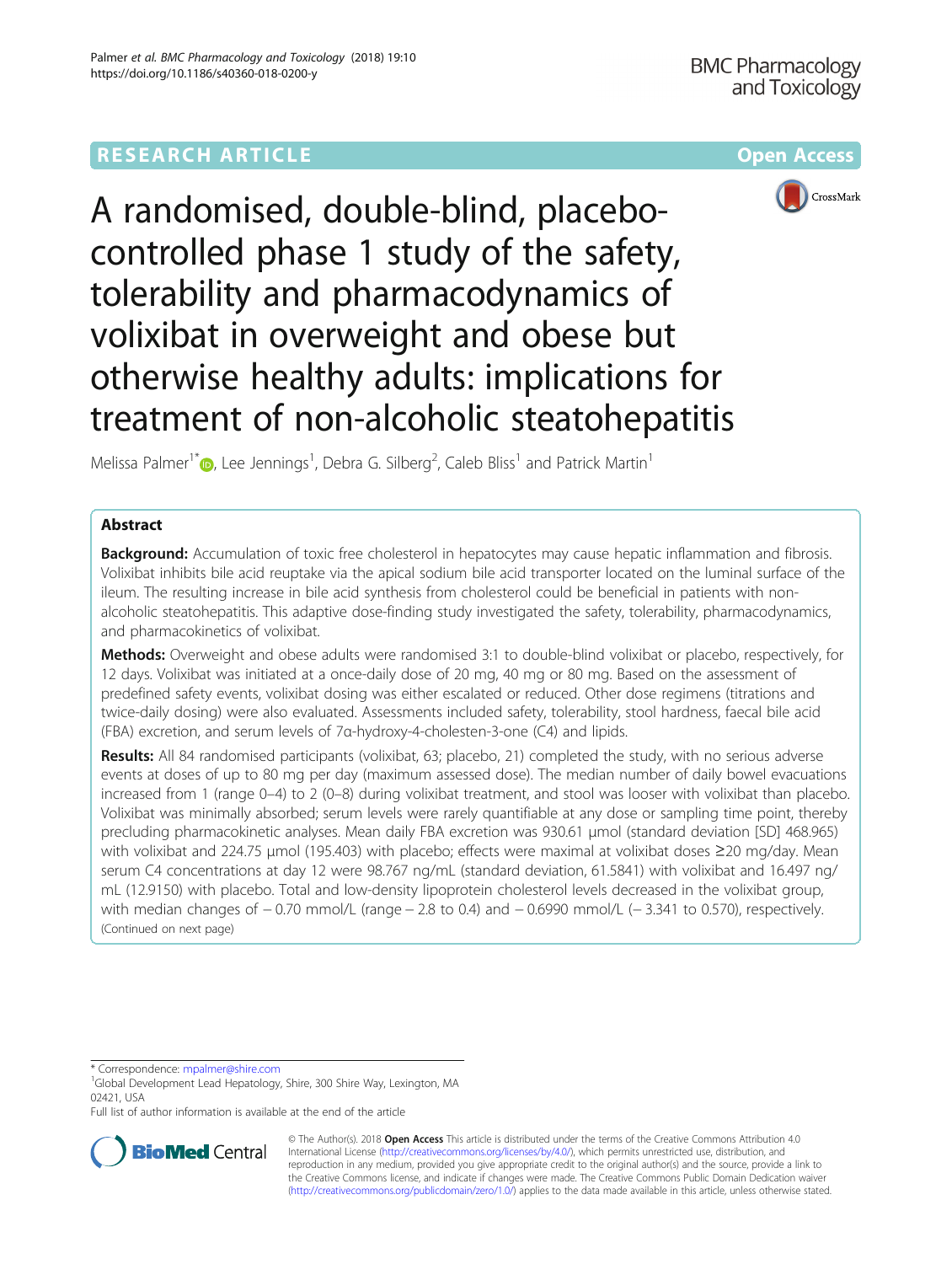## (Continued from previous page)

Conclusions: This study indicates that maximal inhibition of bile acid reabsorption, as assessed by FBA excretion, occurs at volixibat doses of ≥20 mg/day in obese and overweight adults, without appreciable change in gastrointestinal tolerability. These findings guided dose selection for an ongoing phase 2 study in patients with non-alcoholic steatohepatitis.

Trial registration: ClinicalTrials.gov identifier: NCT02287779 (registration first received 6 November 2014).

Keywords: Volixibat, SHP626, LUM002, Non-alcoholic steatohepatitis, Non-alcoholic fatty liver disease, Apical sodium-dependent bile acid transporter (ASBT), Cholesterol, Obesity

# Background

Non-alcoholic steatohepatitis (NASH) is a severe, potentially progressive, fatty liver disease characterised histologically by the accumulation of excessive fat in the liver (steatosis) coupled with lobular inflammation and hepatocyte injury, with or without fibrosis  $[1-3]$  $[1-3]$  $[1-3]$  $[1-3]$ . A contributing factor to the pathogenesis of NASH is abnormal cholesterol metabolism and the accumulation of free cholesterol in the liver. Free cholesterol is directly toxic to hepatocytes, leading to inflammation and fibrosis [[4\]](#page-12-0).

The prevalence of NASH is difficult to establish because definitive diagnosis requires liver biopsy [[5,](#page-12-0) [6](#page-12-0)]. Estimates of the population prevalence of NASH range from 2% to 5% [[7\]](#page-12-0); observational studies have reported rates of approximately 5% in adults in Finland [\[8](#page-12-0)], and 12.2% in middle-aged adults in the US, rising to 22.2% in those with diabetes [[5\]](#page-12-0). The number of people with NASH is growing at an epidemic rate, paralleling the global rise in obesity, with a prevalence of about 33% in people who are obese [[6](#page-12-0), [9\]](#page-12-0). Prospective, long-term histological follow-up studies have found that 27–43% of people with NASH develop liver fibrosis and up to 22% develop cirrhosis, depending on the study [\[10](#page-12-0)–[14\]](#page-12-0). Progression of NASH can lead to complications such as liver failure, liver cancer, and the need for liver transplantation [\[15](#page-12-0)]. In recent registry studies, NASH was the second most common reason for liver transplantation in the USA in 2013 [\[16\]](#page-12-0), and the most common reason in adults under 50 years of age in 2014 [\[17\]](#page-12-0). The incidence of NASH among adults awaiting liver transplantation increased by 170% from 2004 to 2013 [\[16](#page-12-0)].

No approved pharmacotherapies with demonstrated long-term efficacy and safety exist for NASH. Treatment guidelines for NASH recommend individualised plans to manage the metabolic comorbidities with lifestyle interventions such as weight loss, dietary changes and physical activity [[18,](#page-12-0) [19](#page-12-0)]. However, guidance regarding the implementation of lifestyle interventions in the clinical setting is limited [[20\]](#page-12-0) and these interventions are rarely successful [[19](#page-12-0)]. Untreated, NASH is associated with significant morbidity and mortality [[15\]](#page-12-0). Accordingly, NASH is a disease with an unmet medical need for therapy.

Volixibat (SHP626; formerly LUM002) is a highly potent, minimally absorbed, competitive inhibitor of the apical sodium-dependent bile acid transporter (ASBT) that is being developed as a potential pharmacological treatment for NASH [\[21](#page-12-0)]. We hypothesise that inhibition of bile acid reuptake via ASBT will stimulate de novo synthesis of bile acids from cholesterol (including free cholesterol) in the liver and have positive metabolic, anti-inflammatory, anti-steatotic, and potentially antifibrotic effects in patients with NASH. Approximately 95% of bile acids that enter the gut lumen are recycled back to the gallbladder, where they are stored for subsequent release into the duodenum [[22\]](#page-12-0). Inhibition of ASBT on the luminal surface of enterocytes in the terminal ileum increases faecal bile acid (FBA) excretion, with subsequent upregulation of bile acid synthesis in the liver to replenish circulating bile acids. Bile acids promote the micellisation of fats and fat-soluble vitamins to enable intestinal absorption, but also act as signalling molecules in the hepatic lipid and glucose metabolism pathways via receptors including the farnesoid X receptor (FXR) and G protein-coupled bile acid receptor 1 (GPBAR1; also known as TGR5) [\[23](#page-12-0), [24](#page-12-0)]. Activation of these receptors on enteroendocrine L cells in the intestine stimulates the release of peptide hormones such as glucagon-like peptides 1 and 2 and peptide YY, which have key functions in controlling insulin release from the pancreas, modulating intestinal growth and function and regulating appetite [\[25](#page-12-0)–[27](#page-12-0)]. Intestinal bile acid signalling also stimulates the release of fibroblast growth factors (FGFs) such as FGF19 and FGF21 [\[28\]](#page-12-0), which regulate glucose and lipid metabolism and bile acid synthesis in the liver [[29](#page-12-0)]. In the liver, bile acid signalling via FXR regulates the synthesis of bile acids, cholesterol and fatty acids, as well as controlling serum cholesterol levels [[30,](#page-12-0) [31\]](#page-12-0). In addition, because bile acids are synthesized in the liver from low-density lipoprotein cholesterol (LDL-C), reduction of cholesterol levels in the liver to decrease, and possibly reverse, hepatocyte damage may be another mechanism of action for volixibat in the treatment of NASH. Indeed, it has been confirmed that serum LDL-C levels can be reduced if the recycling of bile acids via the enterohepatic circulation is inhibited [\[32\]](#page-12-0).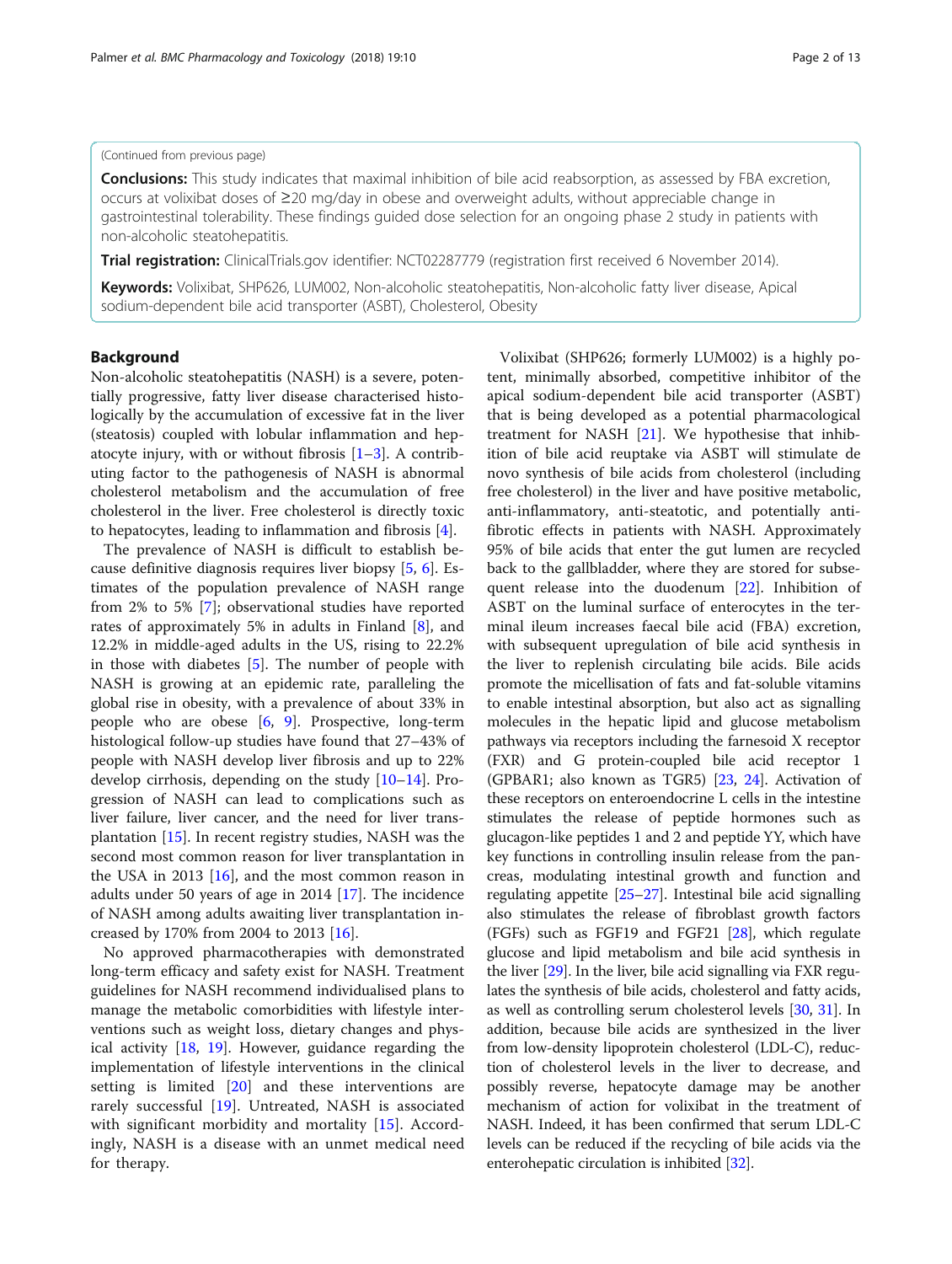In animal models, ASBT inhibitors increase bile acid excretion and promote bile acid signalling in the intestine, with resultant modulation of serum and liver bile acid concentrations, serum cholesterol levels, glucose metabolism, and hepatic fatty acid metabolism [[33](#page-12-0)–[35](#page-12-0)].

A previous phase 1 study [\[36,](#page-12-0) [37](#page-12-0)] demonstrated that volixibat, at doses of 0.5–10 mg/day for 28 days, increased FBA excretion compared with placebo, and upregulated the synthesis of new bile acids from cholesterol in the liver and serum, as indicated by dose-dependent increases in levels of serum 7α-hydroxy-4-cholesten-3-one (C4), a marker of synthesis of bile acids from cholesterol. While FBA excretion was greatest with volixibat 10 mg/day, no clear dose–response relationship was discernible at doses of 0.5–5 mg/day [[36](#page-12-0), [37\]](#page-12-0). Volixibat also reduced fasting glucose levels, suggesting improvements in glucose homeostasis in the cohort of patients with type 2 diabetes mellitus (T2DM) included in the study. Volixibat treatment commonly resulted in mild to moderate gastrointestinal adverse events (AEs), consistent with its mechanism of action and a drug with minimal systemic absorption [\[36](#page-12-0), [37](#page-12-0)]. In this, and in a separate phase 1 study assessing the absorption, distribution, metabolism and excretion of  $\binom{14}{ }$ -volixibat following a single 50 mg dose, the drug was minimally absorbed [\[36](#page-12-0)–[38\]](#page-12-0). Serum levels of volixibat were below the lower limit of quantification in nearly all samples, so pharmacokinetic parameters for volixibat could not be calculated, even at the maximum administered dose of 50 mg/day [\[36](#page-12-0)–[38](#page-12-0)]. The study of radiolabelled volixibat also showed that it is not metabolized and is eliminated from the body almost exclusively via faecal excretion [[38](#page-12-0)].

The adaptive dose-finding phase 1 study described here reports safety, tolerability, and pharmacodynamics data of daily volixibat doses up to 80 mg (range 5-80 mg), oncedaily (q.d.) or twice-daily (b.i.d.) dosing, in addition to ascending and descending dose titration regimens, in obese and overweight individuals – a population characteristic of patients with NASH. A pharmacokinetic analysis was also included to assess the systemic exposure of volixibat at doses above those investigated in previous phase 1 studies of volixibat.

## Methods

## Conduct and ethics

This phase 1 study (ClinicalTrials.gov identifier NCT 02287779) was conducted between 19 January 2015 and 19 June 2015 at a single site in Knoxville, TN, USA. The study was conducted in accordance with International Conference for Harmonisation guidelines for Good Clinical Practice, the principles of the Declaration of Helsinki, and other applicable local ethical and legal requirements. The study protocol was approved by an independent institutional review board and regulatory agency before initiation. Each participant provided written

informed consent before commencing any study-specific procedures.

### **Participants**

The study recruited generally healthy men and women aged 18–65 years who were overweight or obese (body mass index 25.0–35.0 kg/m<sup>2</sup> and body weight > 63.5 kg at initial screening). 'Generally healthy' was defined as no evidence of any active or chronic disease following a detailed review of medical and surgical history, a complete physical examination that included monitoring of vital signs and 12-lead electrocardiography (ECG), and clinical laboratory tests (haematology, biochemistry and urinalysis). In addition, all clinical laboratory findings had to be within normal limits or be considered clinically insignificant by the study investigator. Key exclusion criteria were: a history of any haematological, hepatic, respiratory, cardiovascular, renal, neurological or psychiatric disease; gallbladder removal; and current or recurrent disease that could affect the action, absorption or disposition of the study drug, or that could affect the clinical or laboratory assessments. Full inclusion and exclusion criteria are provided in Additional file [1](#page-11-0).

## Study design

The study comprised the following periods: screening (days  $-28$  to  $-4$ ), check-in (day  $-3$ ), diet stabilisation (days  $-2$  and  $-1$ ), treatment (days 1–12), washout (days 13 and 14), final visit (discharge, day 15) and follow-up. All participants followed an identical low-fibre (approximately 10 g/day), medium-fat (approximately 30% energy from lipids) diet that repeated every 48 h (days − 2 to 15). Eligible participants who successfully completed all the required pre-admission assessments and procedures were admitted to the clinical research centre and were randomised before dosing (day 1).

The study was designed to randomise participants 3:1 to receive volixibat  $(n = 9)$  or matching placebo  $(n = 3)$ for 12 days in each of up to nine planned multiple-dose cohorts (Fig. [1\)](#page-3-0). Participants were randomly allocated to receive volixibat or placebo using a computer-generated randomisation schedule. Randomisation was stratified within each cohort using a block size of four. Study drugs (volixibat or placebo) were dispensed by an unblinded individual who was not involved in any other study procedure and who had minimal contact with the participants. Volixibat or matching placebo capsules were administered orally with 240 mL water, 30 min before breakfast on days 1–12. For the b.i.d. regimen, the second capsules were administered 10 h after the morning dose and 30 min before the evening meal.

This adaptive dose-finding study was designed with three initial sequential cohorts of participants who received fixed single daily doses of volixibat (cohort 1: 20 mg q.d.; cohort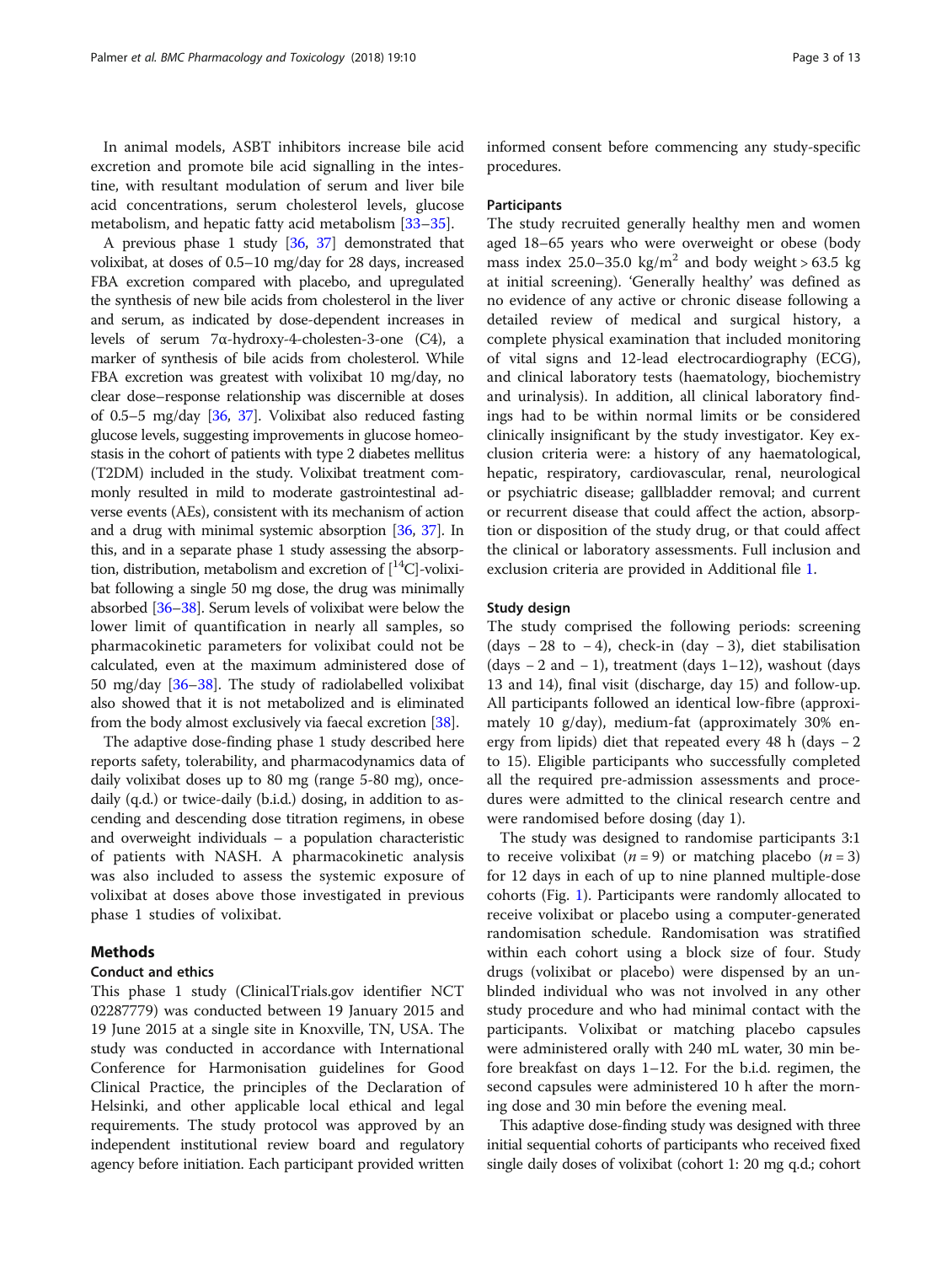<span id="page-3-0"></span>

2: 40 mg q.d.; cohort 3: 80 mg q.d.) (Fig. 1). Patients in cohort 2 began treatment 4 days after those in cohort 1; outcomes from cohorts 1 and 2 were evaluated before treatment was started in cohort 3 (19 days after the start of treatment in cohort 1). Modifications to the planned treatment schedule were permitted at the discretion of the investigator and the sponsor's medical monitor, based on assessment of AEs, clinical laboratory data, ECG parameters, vital signs, and FBA excretion. The dose of volixibat was to be escalated in subsequent cohorts, provided that there were no safety or tolerability concerns and that there was a rationale for increasing the dose based on FBA excretion. Dose escalation was halted if any of three predefined safety conditions were met: (1) a serious and severe AE judged by the investigator to be related to treatment; (2) total cholesterol level < 100 mg/dL and LDL-C level  $\le$ 50 mg/dL on two consecutive days; or (3) clinically important AEs of moderate severity in all participants and severe AEs in at least 25% of participants in a dose cohort. If any of these conditions were met in cohorts 1–3, reduced intermediate doses were to be used for cohorts 4 and 5. Conversely, if none of the conditions were met, the dose of volixibat could be escalated to 120 mg q.d. (cohort 4) and then to 160 mg q.d. (cohort 5), with the possibility of still higher doses in cohorts 6–9. The study was also designed to assess different dose regimens (titrations or b.i.d. dosing) once the safety, tolerability and FBA excretion profiles had been established for q.d. dosing. If these profiles were similar for an initial b.i.d. dosing regimen compared with the previous q.d. regimens, then a second b.i.d dosing regimen could be examined in an additional cohort, with either an increase or decrease in b.i.d. dose. If appropriate, the study also planned to examine a titration regimen (q.d., b.i.d. or both) and determine the possibility of increasing FBA excretion while improving tolerability.

Participants in each cohort remained in the clinical research centre until discharge on day 15. A follow-up phone call was made  $7 \pm 2$  days after the last dose of study drug to assess AEs, serious AEs and concomitant treatments.

## Objectives and outcome measures

The primary objectives of the study were to assess the safety and tolerability of multiple oral doses of volixibat administered q.d. or b.i.d. for 12 days in overweight and obese adults. The secondary objectives were: to evaluate the pharmacodynamics of volixibat using FBA and C4 concentrations and a stool assessment chart; to characterise the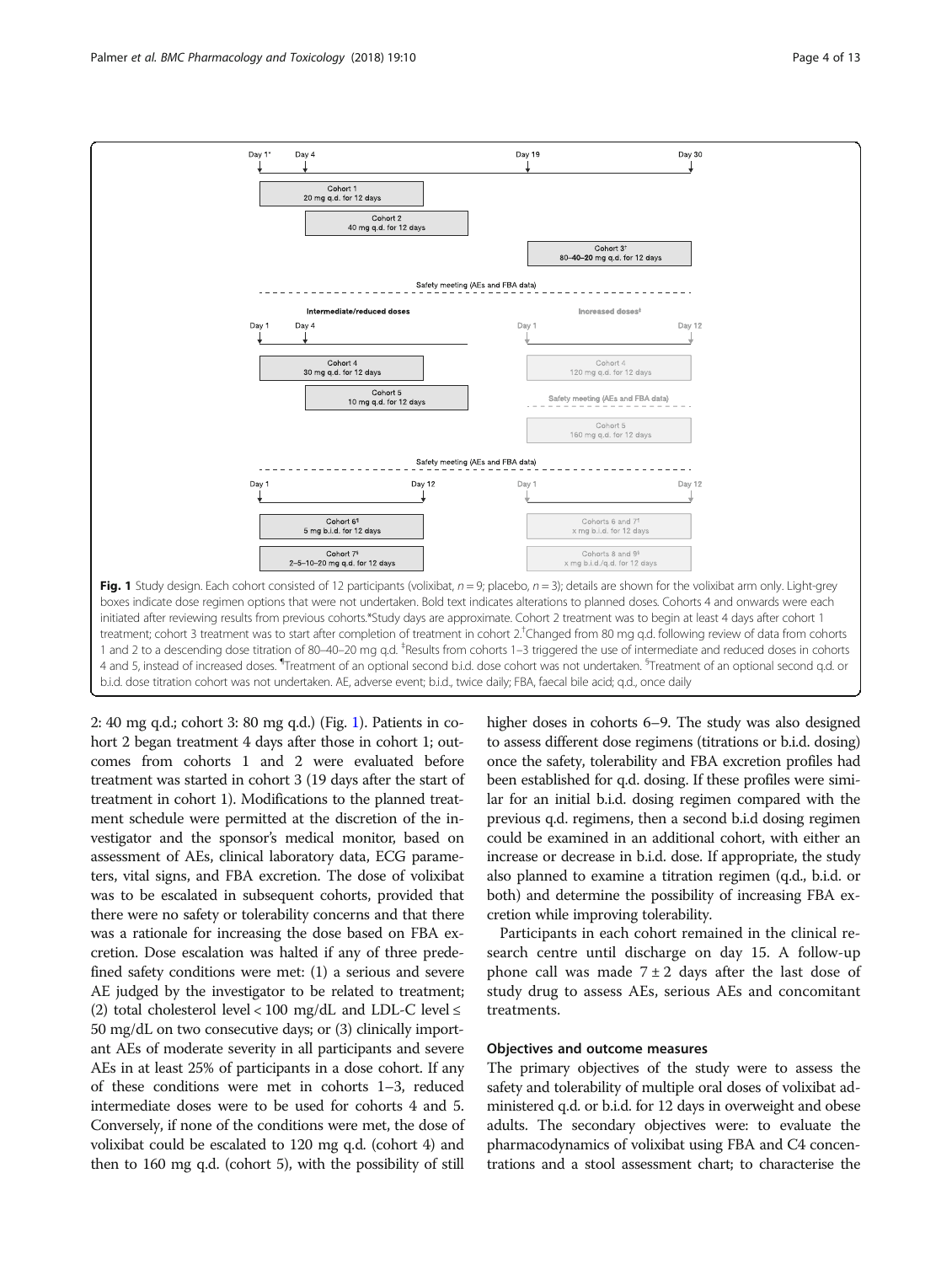pharmacokinetics of multiple oral doses of volixibat administered q.d. or b.i.d. for 12 days; and to assess the safety and tolerability and characterise the pharmacokinetic profile of volixibat administered in an ascending dose titration regimen. Efficacy was not assessed in the study.

## Safety and tolerability assessments

Safety assessments were based on AEs, physical examination, vital signs, clinical laboratory parameters, and ECG parameters. The schedule for all assessments can be found in Additional file [2](#page-11-0): Table S1. Treatment-emergent AEs were defined as AEs that started or increased in severity on or after the first dose of study drug and up to the ninth day after treatment cessation. AEs were classified using version 17.1 of the Medical Dictionary for Regulatory Activities. Clinical laboratory assessments included serum biochemistry (at screening and on days − 3, 1, 3, 6, 9, 12, 13, and 15), haematology and urinalysis (at screening and on days − 3, 1, 6, 12, 13, and 15), serum lipid profile (at screening and on days  $-3$ , 1, 9, 13, and 15), blood coagulation (at screening and on days − 3, 6, 13, and 15) and serum fat-soluble vitamin levels (days − 3, 13 and 15) (Additional file [2](#page-11-0): Table S1). Blood and urine samples were taken before dosing during the treatment period.

## Pharmacokinetic assessments

Blood samples (4 mL) for determination of plasma concentrations of volixibat were obtained at pre-dose and 0.5, 1, 1.5, 2, 3, 4, 6, 8, and 10 h after dosing on day 1; at pre-dose on days 2, 4, 7, and 10; at pre-dose and 0.5, 1, 1.5, 2, 3, 4, 6, 8, and 10 h after dosing on day 12; and on the morning of day 13. Pharmacokinetic parameters were to be determined from plasma concentration–time data for volixibat using non-compartmental analysis, including the maximum observed plasma concentration of volixibat ( $C_{\text{max}}$ ), the time to  $C_{\text{max}}$  ( $t_{\text{max}}$ ), and the area under the plasma concentration–time curve from time 0 to time t ( $AUC_{0-t}$ ), where t is the time of the last quantifiable plasma concentration. Plasma concentrations that were below the lower limit of quantification were reported as zero (not quantifiable).

## Pharmacodynamic assessments

FBA and serum C4 were measured at Envigo Laboratories, Princeton Research Center, NJ, USA, using standard validated clinical laboratory tests. Blood samples (2 mL) for determination of serum concentrations of C4 were obtained on the morning of day − 1, pre-dose and 5 and 13 h after dosing on day 1, pre-dose on days 6 and 12, and on the morning of day 13.

Stool samples for determination of total FBA excretion were collected at 48-h intervals from 48 h before dosing on day 1 until day 14. Bowel movement frequency was recorded and stool hardness was assessed after each evacuation using the Bristol Stool Chart (type  $1 = \text{hard}$ est stool, type  $7 =$  softest stool) [[39\]](#page-12-0).

## Data analysis

The planned size of each cohort in this study  $(n = 12)$ was not based on statistical power calculations. Safety analyses were performed using the safety analysis set, defined as all randomised participants who had received at least one dose of study drug. The pharmacodynamic analysis set was defined as all participants in the safety analysis set with primary pharmacodynamic data that were considered sufficient and interpretable. The pharmacokinetic analysis set included all participants in the safety analysis set with primary pharmacokinetic data that were considered sufficient and interpretable. Statistical analyses were performed using Statistical Analysis System version 9.1.3 or higher (SAS Institute, Inc., Cary, NC, USA). Continuous variables were summarised using the following descriptive statistics: number of participants, mean, median, standard deviation (SD), minimum and maximum. Categorical and count variables were summarised using the number of participants and the percentage of participants in each category.

## Results

## Treatment cohorts

Each of the seven treatment cohorts in the study consisted of nine participants randomised to receive volixibat (volixibat group) and three randomised to receive placebo (placebo group) for 12 days (Fig. [1\)](#page-3-0). Participants in the volixibat group in cohorts 1 and 2 received 20 mg q.d. and 40 mg q.d., respectively, for 12 days, as planned. Participants in the volixibat group in cohort 3 received the planned dose of 80 mg q.d. on day 1 only. The prespecified safety condition of total cholesterol < 100 mg/dL and LDL-C  $\leq$  50 mg/dL on two consecutive days was met in one participant in cohort 2, triggering the use of intermediate doses below 40 mg q.d. in subsequent cohorts (this occurrence was not classified as an AE). Furthermore, participants in the volixibat group in cohort 3 received a descending q.d. dose regimen (80 mg on day 1, 40 mg on day 2, 20 mg on days 3–12) instead of the planned 80 mg q.d. Participants in the volixibat group in cohorts 4, 5, and 6 received intermediate doses (30 mg q.d., 10 mg q.d., and 5 mg b.i.d., respectively). A maximal effect based on safety, tolerability and FBA excretion was observed in cohort 2 (20 mg q.d.). Participants in the volixibat group in cohort 7 received an ascending q.d. titration regimen to the dose of maximal effect  $(2 \text{ mg on days } 1-3, 5 \text{ mg on days } 4-6,$ 10 mg on days 7–9, 20 mg on days 10–12).

## Participants and baseline characteristics

In total, 84 adults were randomised to receive volixibat  $(n = 63)$  or placebo  $(n = 21)$  and all participants completed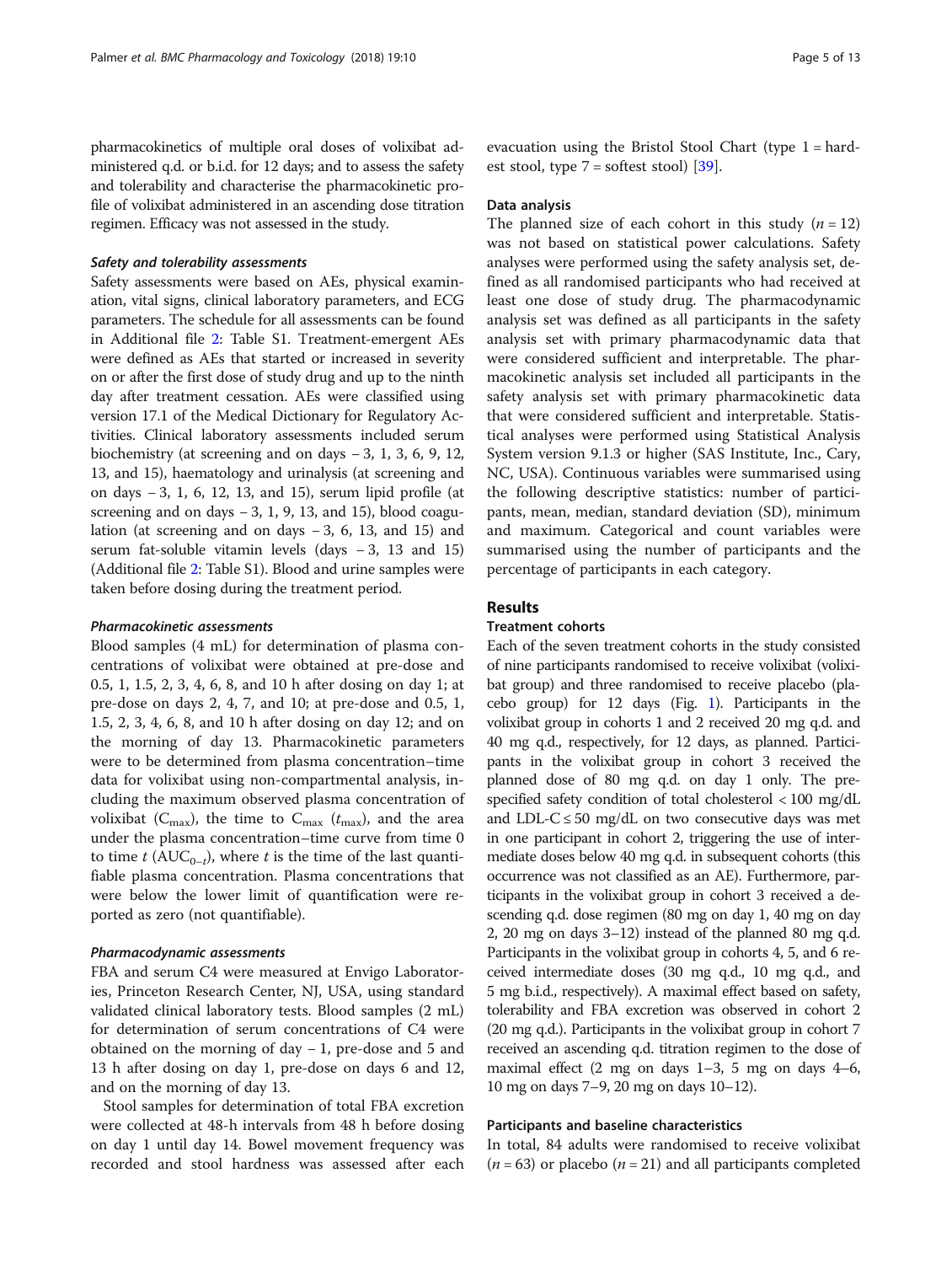the study. All randomised participants received at least one dose of study drug and were included in the safety analysis set. The pharmacodynamic analysis set consisted of 81 participants (placebo,  $n = 20$ ; volixibat,  $n = 61$ ); the remaining three (placebo,  $n = 1$ ; volixibat 5 mg b.i.d.,  $n = 1$ ; volixibat 40 mg q.d.,  $n = 1$ ) were excluded from the pharmacodynamic analyses because they did not have faecal evacuations when pharmacodynamic outcomes were to be assessed. The pharmacokinetic analysis set was null because sufficient and interpretable primary pharmacokinetic data were not available for any participant.

Demographic and baseline characteristics were generally similar across the treatment groups (Table 1). At study entry, participants had a mean  $(\pm SD)$  age of  $40.1 \pm 10.93$  years and a mean body mass index of 29.44 ± 2.210 kg/m<sup>2</sup> and a mean weight of 90.51 ± 9.976 kg, and 78/84 (92.9%) were men.

## Pharmacokinetic analyses

Sufficient and interpretable primary pharmacokinetic data were not available because serum levels of volixibat were rarely above the lower limit of quantification (0.0500 ng/mL) at any of the sampling time points.

## Pharmacodynamic analyses

#### FBA excretion

During treatment (days 1–12), the mean daily total FBA excretion was approximately fourfold greater in participants receiving volixibat than in those receiving placebo in all cohorts combined (Fig.  $2a$ ). The mean ( $\pm$  SD) FBA excretion after the first dose of study drug was  $930.61 \pm$ 468.965 μmol in the volixibat group, compared with  $224.75 \pm 195.403$  µmol in the placebo group. Mean increases in FBA excretion from baseline (days − 1 and − 2) to days 11–12 in the volixibat group exceeded 600 μmol

Table 1 Demographic and baseline characteristics

in all cohorts, while a small mean  $(\pm SD)$  increase from baseline  $(51.55 \pm 180.371 \mu \text{mol})$  was observed in the placebo group (Fig. [2b\)](#page-6-0). Within the q.d. dosing cohorts, the greatest increases in FBA excretion from baseline to days 11–12 occurred at volixibat doses of 20 mg or higher. With b.i.d. dosing at 5 mg, FBA excretion was comparable to the maximal effect obtained at 20 mg q.d. or higher, and about one-third greater than that obtained at 10 mg q.d.

## Serum C4 concentrations

On day 12, 13 h after morning dosing, mean  $(\pm SD)$  serum C4 concentrations were approximately sixfold higher in participants receiving volixibat  $(98.767 \pm 61.5841 \text{ ng/mL})$ than in those receiving placebo  $(16.497 \pm 12.9150 \text{ ng/mL})$ (Fig. [3a](#page-6-0)). In the volixibat treatment group, the highest mean (± SD) serum C4 concentration on day 12 (13 h post dose) occurred in the 2–5–10–20 mg q.d. cohort  $(152.989 \pm 81.6364 \text{ ng/mL})$ . Mean serum C4 concentrations in the volixibat group increased by at least 46.9 ng/mL from baseline to day 12 (13 h post dose) in all cohorts, compared with a mean  $(\pm$  SD) decrease of 0.967  $(\pm 22.3963)$  ng/mL in the placebo group (Fig. [3b](#page-6-0)).

## Bowel movements and stool hardness

Before treatment (day − 1), the daily frequency of bowel movements and stool hardness were similar in the volixibat and placebo groups (Fig. [4](#page-7-0)). The frequency of bowel movements in all participants receiving volixibat increased from a median of 1 per day (range 0–4) at baseline (day  $-1$ ) to a median of 2 (range, 0–8) on day 12 (the last day of treatment). The increase in bowel movement frequency was not dose dependent. No meaningful changes in bowel movement frequency were observed in the placebo group during the treatment period.

| Parameter                           | Placebo<br>$(n = 21)$ | Volixibat                |                             |                          |                              |                       |                       |                             |                     |
|-------------------------------------|-----------------------|--------------------------|-----------------------------|--------------------------|------------------------------|-----------------------|-----------------------|-----------------------------|---------------------|
|                                     |                       | 5 mg b.i.d.<br>$(n = 9)$ | 10 mg = $q.d.$<br>$(n = 9)$ | 20 mg g.d.<br>$(n=9)$    | 2-5-10-20 mg g.d.<br>$(n=9)$ | 30 mg g.d.<br>$(n=9)$ | 40 mg g.d.<br>$(n=9)$ | 80-40-20 mg g.d.<br>$(n=9)$ | Total<br>$(n = 63)$ |
| Age, years                          | 41.5<br>(9.47)        | 37.1<br>(15.40)          | 46.2<br>(7.61)              | 33.3<br>(9.82)           | 46.2<br>(7.82)               | 44.6<br>(10.70)       | 36.6<br>(8.92)        | 33.2<br>(11.34)             | 39.6<br>(11.41)     |
| Men, n (%)                          | 18<br>(85.7)          | 9<br>(100)               | (77.8)                      | 9<br>(100)               | 9<br>(100)                   | 8<br>(88.9)           | 9<br>(100)            | 9<br>(100)                  | 60<br>(95.2)        |
| BMI, $\text{kg/m}^2$                | 29.65<br>(1.426)      | 27.81<br>(1.614)         | 29.53<br>(2.087)            | 29.49<br>(2.587)         | 29.67<br>(3.399)             | 30.96<br>(1.368)      | 28.91<br>(1.898)      | 29.27<br>(2.971)            | 29.38<br>(2.422)    |
| Race, n (%)                         |                       |                          |                             |                          |                              |                       |                       |                             |                     |
| White                               | 8<br>(38.1)           | $\overline{4}$<br>(44.4) | $\overline{4}$<br>(44.4)    | $\overline{4}$<br>(44.4) | 7<br>(77.8)                  | 3<br>(33.3)           | 9<br>(100)            | 4<br>(44.4)                 | 35<br>(55.6)        |
| Black or African<br>American        | 12<br>(57.1)          | 5<br>(55.6)              | 5<br>(55.6)                 | 5<br>(55.6)              | (22.2)                       | 6<br>(66.7)           | $\mathbf{0}$          | 5<br>(55.6)                 | 28<br>(44.4)        |
| American Indian<br>or Alaska native | (4.8)                 | 0                        | $\mathbf{0}$                | 0                        | $\mathbf{0}$                 | $\mathbf{0}$          | 0                     | 0                           | $\mathbf{0}$        |

Values are mean (standard deviation) unless otherwise stated. Data are from the safety analysis set

b.i.d., twice daily; BMI, body mass index; q.d., once daily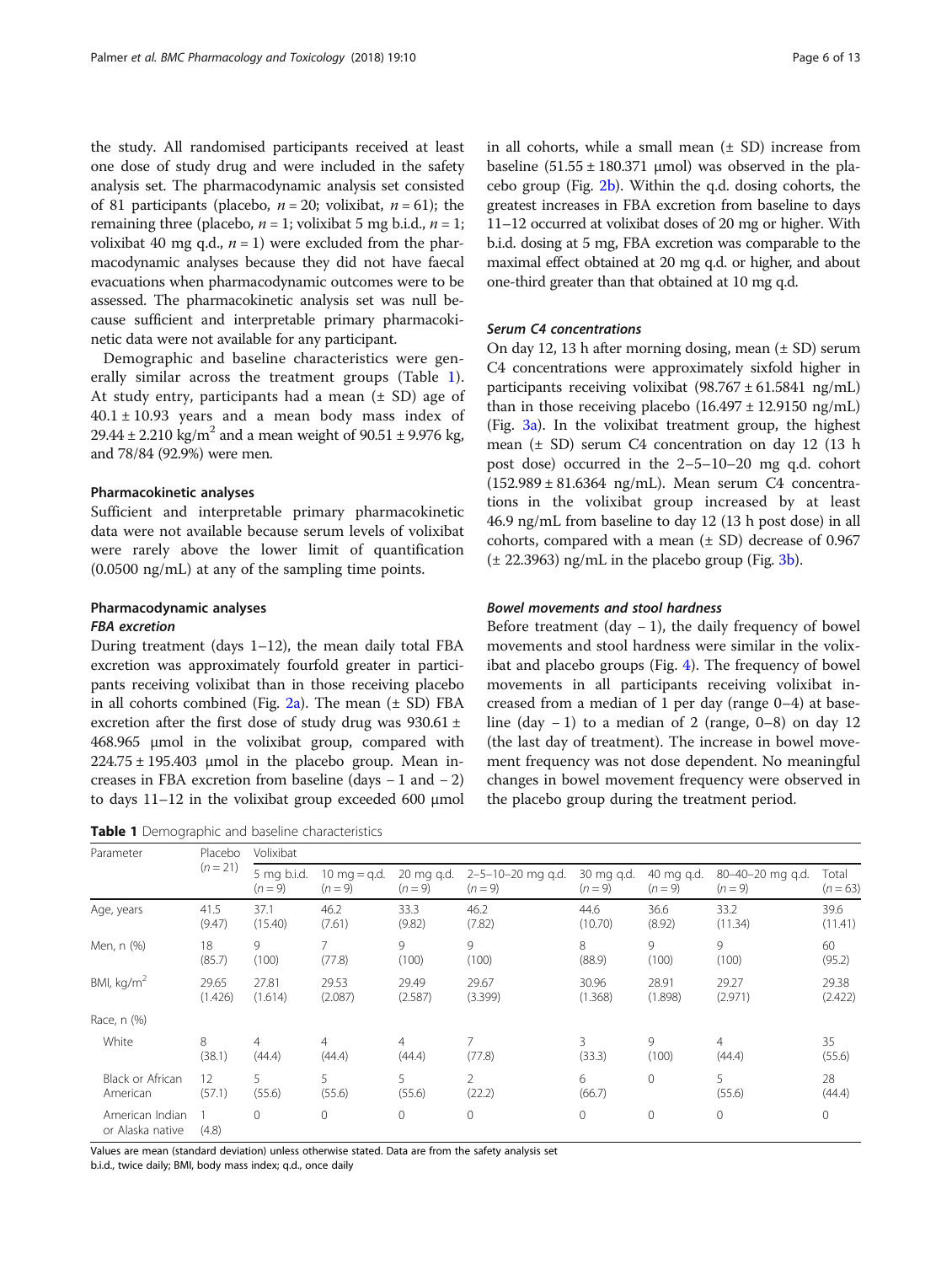<span id="page-6-0"></span>



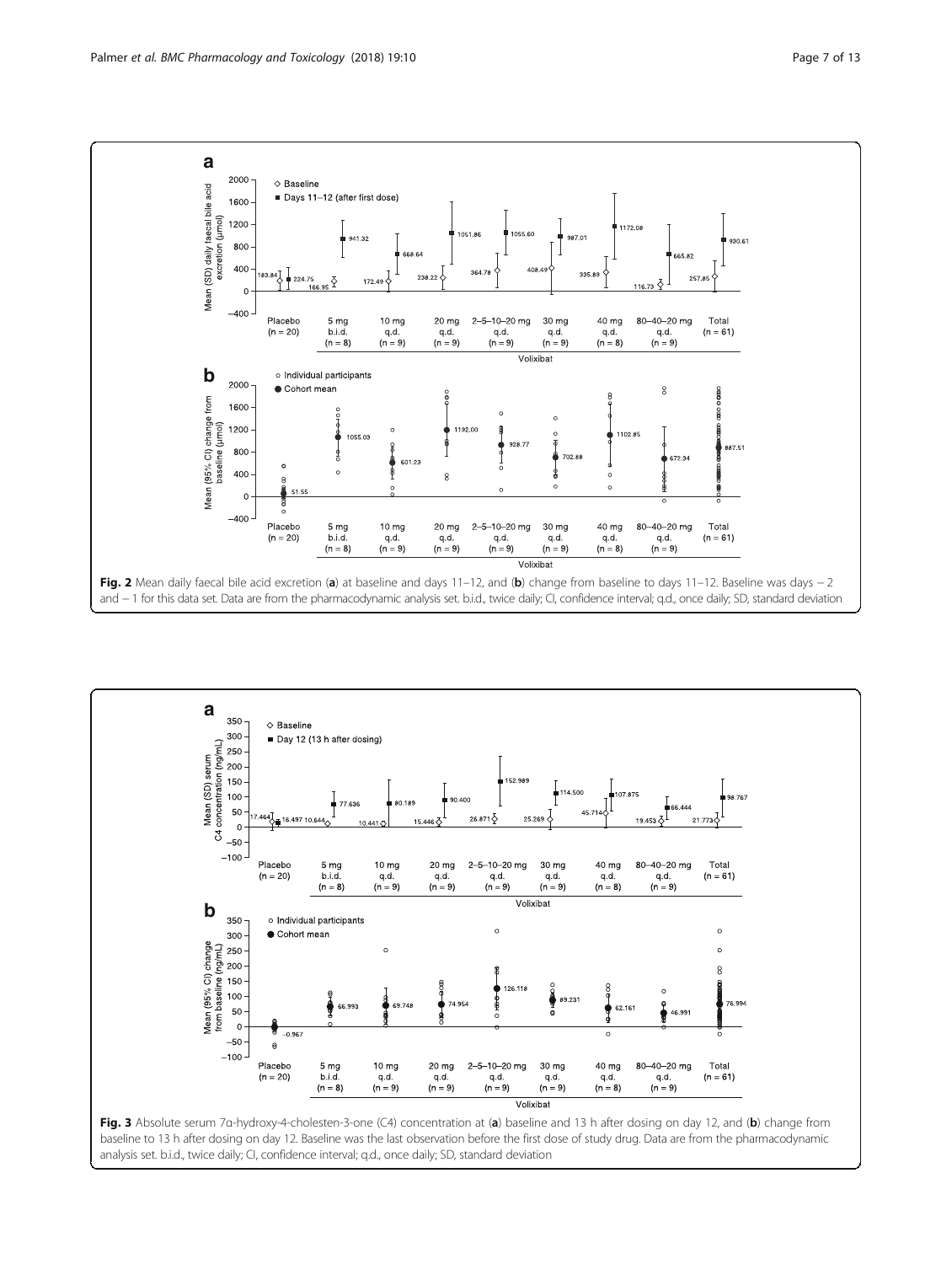<span id="page-7-0"></span>

The proportion of participants with stool samples rated as type 6 or 7 on the Bristol Stool Chart was numerically higher in the volixibat groups than in the placebo group during treatment (Additional file [3:](#page-11-0) Figure S1). In the volixibat group, this ranged from 41/61 participants (67.2%) on day 1 to 56/61 (91.8%) on day 11. In the placebo group, this ranged from 1/20 participants (5.0%) to 4/20 (20.0%) on days 5–10. During washout, bowel movement frequencies and stool hardness returned to pretreatment values in both the placebo and volixibat groups.

# Clinical laboratory parameters Blood lipids

The median reduction in serum total cholesterol levels from baseline to the final on-treatment assessment in the volixibat group  $(-0.70 \text{ mmol/L}; \text{range} - 2.8 \text{ to } 0.4)$  was numerically greater than in the placebo group (− 0.20 mmol/ L; − 1.0 to 1.7) (Table [2\)](#page-8-0). Median baseline total cholesterol levels were 5.10 mmol/L (range 3.0 to 7.9) in the volixibat group and 5.50 mmol/L (3.7 to 7.5) in the placebo group. Median LDL-C levels decreased in the volixibat group during treatment (− 0.6990 mmol/L; range − 3.341 to 0.570), compared with a small increase in the placebo group (0.0260 mmol/L; − 1.088 to 1.838). Median baseline LDL-C levels were 3.0560 (range 1.321 to 5.594) in the volixibat group and 3.3930 (1.554 to 5.672) in the placebo group. No clinically meaningful changes in levels of triglycerides, highdensity lipoprotein cholesterol or very low-density lipoprotein cholesterol were observed.

## Blood glucose

No clinically meaningful changes in serum glucose levels were found during the study. At day 13, the median change in glucose concentration was − 0.20 mmol/L (range − 0.9 to 0.7) in the volixibat group and 0.00 mmol/L (− 1.5 to 0.7) in the placebo group, from median baseline concentrations of 5.20 mmol/L (3.9 to 5.9) and 5.30 mmol/L (4.2 to 7.3), respectively.

#### Fat-soluble vitamins

Clinically meaningful changes in the serum levels of vitamins A, D, E and K (as measured by prothrombin international normalised ratio [PT/INR]) were not seen during the study. Median changes in vitamin A levels at day 13 in the volixibat and placebo groups were 6.0 μg/ dL (range – 19 to 31) and 4.0  $\mu$ g/dL (– 22 to 18), respectively, from median baseline levels of 52.0 μg/dL (29 to 86) and 51.0 μg/dL (31 to 80), respectively. Median changes in vitamin D levels at day 13 in the volixibat and placebo groups were − 0.90 ng/mL (range − 7.4 to 8.8) and 0.50 ng/mL (−7.3 to 6.2), respectively, from median baseline levels of 19.40 ng/mL (4.5 to 39.4) and 20.30 ng/mL (9.1 to 34.7), respectively. Median changes in vitamin E levels at day 13 in the volixibat and placebo groups were  $1.00 \text{ mg/L}$  (range – 9.6 to 8.9) and 0.90 mg/ L (− 3.4 to 5.0), respectively, from median baseline levels of 9.80 mg/L (5.4 to 19.9) and 9.80 mg/L (5.7 to 16.3), respectively. Vitamin K as measured by PT/INR was unchanged at day 13 in the volixibat and placebo groups (median change of 0.00 in both groups [overall range − 0.3 to 0.8]), from a median baseline value of 1.00 (0.9 to 1.2) in both groups.

## Alanine aminotransferase

The only clinically meaningful changes in serum biochemistry, haematology or urinalysis parameters were in serum levels of alanine aminotransferase (ALT). In the volixibat group, the median ALT level at the final on-treatment assessment had increased by 4.0 U/L (range − 44 to 78) from baseline, while a decrease was observed in the placebo group ( $- 2.0$  U/L;  $- 19$  to 25). During treatment, four participants had ALT levels that exceeded twice the upper limit of normal (normal range 0–55 U/L): ALT elevations started on day 3 in one participant, on day 6 in another participant, and after treatment discontinuation (on day 13) in the other two. One participant had concurrent ALT and γ glutamyl-transferase (GGT) elevations that met potentially clinically important (PCI) criteria during the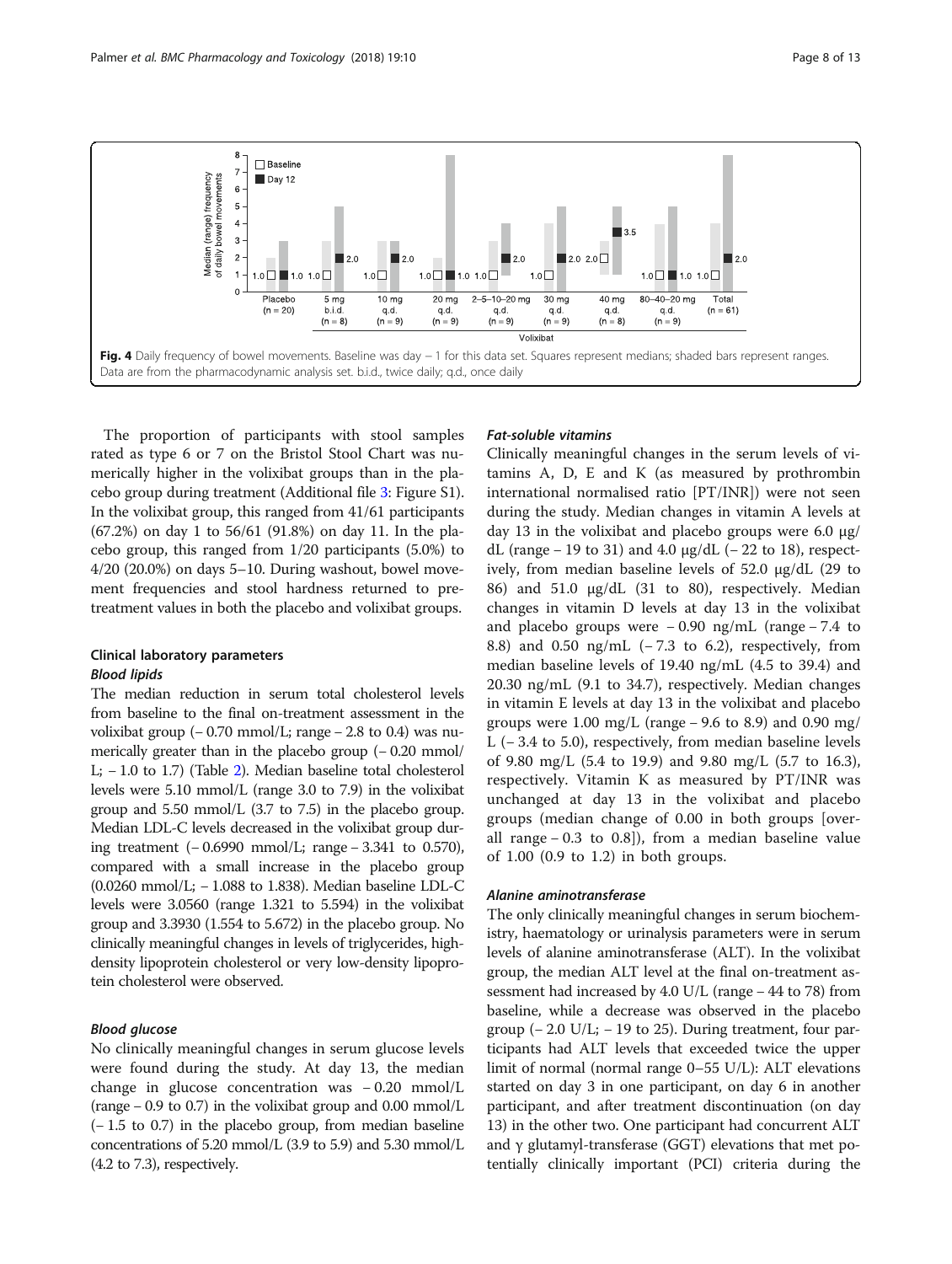<span id="page-8-0"></span>

| Parameter               | Placebo                                       | Volixibat               |                         |                          |                                                                                                                                         |                         |                             |                                     |                             |
|-------------------------|-----------------------------------------------|-------------------------|-------------------------|--------------------------|-----------------------------------------------------------------------------------------------------------------------------------------|-------------------------|-----------------------------|-------------------------------------|-----------------------------|
| mmol/L                  | $(n = 21)$                                    | 5 mg b.i.d<br>$(n = 9)$ | 10 mg q.d.<br>$(n = 9)$ | 20 mg q.d.<br>$(n = 9)$  | 2-5-10-20 mg q.d.<br>$(n = 9)$                                                                                                          | 30 mg q.d.<br>$(n = 9)$ | 40 mg q.d.<br>$(n = 9)$     | 80-40-20 mg q.d. Total<br>$(n = 9)$ | $(n = 63)$                  |
| Total cholesterol       | $(-1.0, 1.7)$                                 | $(-2.0, 0.3)$           | $(-2.8, 0.4)$           | $(-2.0, -0.1)$           | $(-0.8, 0.2)$                                                                                                                           | $(-1.4, 0.3)$           | $(-1.8, -0.1)$              | $(-1.5, -0.6)$                      | $(-2.8, 0.4)$               |
|                         | -0.20                                         | $-0.90$                 | $-0.40$                 | $-0.70$                  | $-0.10$                                                                                                                                 | $-0.60$                 | $-1.30$                     | $-1.00$                             | $-0.70$                     |
| DL cholesterol          | $(-1.088, 1.838)$                             | $(-1.502, -0.233)$      | $(-2.719, 0.570)$       | $(-1.761, -0.130)$       | $(-0.699, 0.156)$                                                                                                                       | $(-1.451, 0.103)$       | $(-3.341, -0.337)$          | $(-1.476, -0.518)$                  | $(-3.341, 0.570)$           |
|                         | 0.0260                                        | $-0.9190$               | $-0.2975$               | $-0.7520$                | $-0.4925$                                                                                                                               | $-0.6990$               | $-1.2690$                   | $-0.8030$                           | $-0.6990$                   |
| HDL cholesterol         | $(-0.49, 0.73)$                               | $(-0.38, 0.23)$         | $(-0.85, 0.18)$         | $(-0.26, 0.18)$          | $(-0.03, 0.33)$                                                                                                                         | (0.00, 0.23)            | $(-0.21, 0.33)$             | $(-0.16, 0.16)$                     | $(-0.85, 0.33)$             |
|                         | $-0.030$                                      | $-0.050$                | $-0.080$                | 0.000                    | 0.120                                                                                                                                   | 0.130                   | 030                         | $-0.050$                            | 0.000                       |
| Trialycerides           | $(-2.49, 1.00)$                               | $(-0.11, 3.05)$         | $(-0.50, 2.08)$         | $(-0.68, 1.45)$          | $(-0.31, 1.20)$                                                                                                                         | $(-0.10, 0.32)$         | $(-0.76, 1.24)$             | $(-0.45, 0.05)$                     | $(-0.76, 3.05)$             |
|                         | 0.000                                         | 0.190                   | 0.210                   | $-0.130$                 | $-0.120$                                                                                                                                | 0.060                   | $-0.010$                    | $-0.200$                            | $-0.010$                    |
| <b>VLDL</b> cholesterol | $\begin{pmatrix} -1 \\ -1 \end{pmatrix}$<br>S | (0, 1)                  | $(-1, 1)$<br>O.O        | (0, 1)<br>$\overline{0}$ | $(-1, 0)$<br>S                                                                                                                          | (0, 1)                  | $(-1, 2)$<br>$\overline{0}$ | $(-1, 0)$<br>S                      | $(-1, 2)$<br>$\overline{0}$ |
|                         |                                               |                         |                         |                          | Values are median (range). Baseline was the last observation before the first dose of study drug. Data are from the safety analysis set |                         |                             |                                     |                             |

| ź<br>ś<br>l<br>J<br>ļ<br>į<br>ונו<br>י<br>i<br>l<br>I<br>l<br>i<br>י<br>ו<br>١<br>Ę<br>Į<br>j<br>Ì<br>ì<br>ļ<br>j<br>י<br>ו<br>ī<br>l |
|---------------------------------------------------------------------------------------------------------------------------------------|
| Ì<br>j                                                                                                                                |
| $\frac{1}{2}$<br>ļ                                                                                                                    |
| J<br>j<br>)<br>)<br>)<br>ł<br>$\mathfrak{c}$                                                                                          |
| ء<br>ڊ<br>ì                                                                                                                           |
| $\frac{1}{2}$<br>Innin narama <del>t</del> are<br>$\frac{1}{2}$<br>í<br>j<br>í                                                        |
| $\overline{\phantom{a}}$                                                                                                              |
| )<br>)<br>$\overline{\phantom{a}}$<br>č<br>Sida                                                                                       |
|                                                                                                                                       |
| 3<br>ă<br>i<br>١<br>ļ<br>ł<br>J<br>I                                                                                                  |
| ।<br>य<br>4                                                                                                                           |
| J<br>able<br>ī<br>I<br>í                                                                                                              |

b.i.d., twice daily; HDL, high-density lipoprotein; LDL, low-density lipoprotein; q.d., once daily; VLDL, very low-density lipoprotein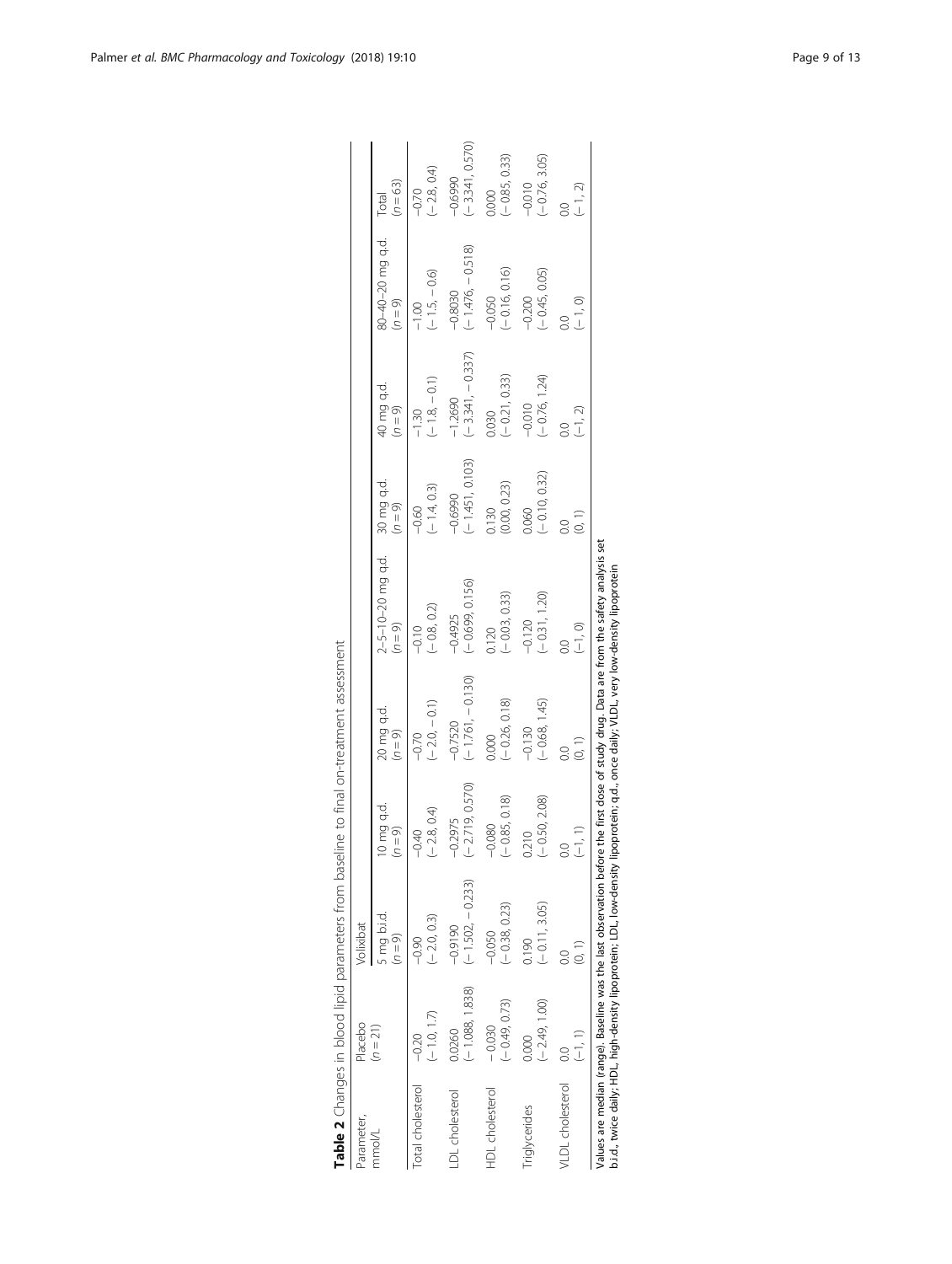treatment period, and one had concurrent ALT, aspartate aminotransferase and GGT elevations that met PCI criteria after treatment discontinuation (AST, days 14–15; GGT, days 13–18). None of these four participants with ALT elevations had elevations in bilirubin or prothrombin international normalised ratio. Furthermore, no clear dose–response relationship was evident, and ALT elevations had returned to normal or were returning to normal at the last evaluation.

# AEs

Overall, AEs were reported for the majority of participants (placebo, 14/21 [66.7%]; volixibat, 63/63 [100%]). No serious AEs or deaths were reported, and no participant discontinued treatment because of an AE. With the exception of one severe case of upper abdominal pain in a participant receiving volixibat 20 mg q.d., all AEs were mild or moderate in severity. The most commonly

reported class of AEs was gastrointestinal, and the single most common AE was diarrhoea, reported for all 63 participants who received volixibat and for 11/21 participants (52.4%) who received placebo (Table 3). Diarrhoea AEs included events described as loose stools (136/182 events in the volixibat group and all 27 events in the placebo group) and events described as diarrhoea (46/182 events in the volixibat group). The majority of participants who received volixibat (39/63) experienced diarrhoea AEs from the first day of treatment. Almost all the AEs that were considered by the investigator to be related to the study drug were gastrointestinal (volixibat, 210/219 events; placebo, 28/34 events). There was no apparent relationship between the incidence of gastrointestinal AEs and volixibat dose. No changes in clinical laboratory parameters, including serum lipid profile, were reported as AEs except for one mild AE of increased hepatic enzyme (ALT) in one participant.

Table 3 Summary of treatment-emergent AEs

| AEs, no. of                                          | Placebo                                                       | Volixibat                |                         |                                      |                                |                         |                         |                                          |                     |
|------------------------------------------------------|---------------------------------------------------------------|--------------------------|-------------------------|--------------------------------------|--------------------------------|-------------------------|-------------------------|------------------------------------------|---------------------|
| events, $n$ (%)                                      | $(n = 21)$                                                    | 5 mg b.i.d.<br>$(n = 9)$ | 10 mg g.d.<br>$(n = 9)$ | $20 \text{ mg}$<br>q.d.<br>$(n = 9)$ | 2-5-10-20 mg g.d.<br>$(n = 9)$ | 30 mg g.d.<br>$(n = 9)$ | $(n = 9)$               | 40 mg g.d. 80-40-20 mg g.d.<br>$(n = 9)$ | Total<br>$(n = 63)$ |
| Any AE                                               | 36, 14 (66.7) 44, 9 (100) 35, 9 (100)                         |                          |                         | 46, 9 (100)                          | 30, 9 (100)                    | 21, 9(100)              | 33, 9 (100)             | 22, 9 (100)                              | 231, 63<br>(100)    |
| AEs related to<br>study drug                         | 34, 12 (57.1) 39, 9 (100) 32, 9 (100) 45, 9 (100) 30, 9 (100) |                          |                         |                                      |                                | 18, 9 (100)             | 33, 9 (100) 22, 9 (100) |                                          | 219, 63<br>(100)    |
| AEs occurring in > 1 participant overall             |                                                               |                          |                         |                                      |                                |                         |                         |                                          |                     |
| Gastrointestinal disorders                           |                                                               |                          |                         |                                      |                                |                         |                         |                                          |                     |
| Diarrhoea <sup>a</sup>                               | 27, 11 (52.4) 33, 9 (100) 27, 9 (100) 32, 9 (100) 26, 9 (100) |                          |                         |                                      |                                | 16, 9(100)              | 26, 9(100)              | 22, 9 (100)                              | 182, 63<br>(100)    |
| Anorectal<br>discomfort                              | $\circ$                                                       | 1, 1(11.1)               | $\overline{0}$          | $\Omega$                             | $\mathbf 0$                    | 2, 2(22.2)              | 1, 1(11.1)              | $\circ$                                  | 4, 4(6.3)           |
| Nausea                                               | $\circ$                                                       | 1, 1(11.1)               | 1, 1(11.1)              | 2, 1(11.1)                           | 1, 1(11.1)                     | $\circ$                 | $\mathbf{0}$            | $\mathbf{0}$                             | 5, 4(6.3)           |
| Abdominal pain                                       | 1, 1 (4.8)                                                    | $\mathbf{0}$             | 1, 1(11.1)              | 2, 2(22.2)                           | $\mathbf 0$                    | $\Omega$                | $\mathbf{0}$            | $\Omega$                                 | 3, 3(4.8)           |
| Abdominal pain,<br>upper                             | $\Omega$                                                      | 0                        | $\Omega$                | 3, 3 (33.3)                          | $\overline{0}$                 | $\circ$                 | $\mathbf{0}$            | $\overline{0}$                           | 3, 3(4.8)           |
| Gastrointestinal<br>sounds, abnormal                 | $\mathbf{0}$                                                  | 0                        | 1,<br>1(11.1)           | 0                                    | 1,<br>1(11.1)                  | $\mathbf{0}$            | 1,<br>1(11.1)           | $\mathbf 0$                              | 3,<br>3(4.8)        |
| Vomiting                                             | $\circ$                                                       | 1,<br>1(11.1)            | $\mathbf{0}$            | 2,<br>1(11.1)                        | 1,<br>1(11.1)                  | $\circ$                 | 0                       | $\overline{0}$                           | 4,<br>3(4.8)        |
| Defaecation<br>urgency                               | $\circ$                                                       | 0                        | $\mathbf 0$             | 2, 2(22.2)                           | $\mathbf{0}$                   | $\circ$                 | $\circ$                 | $\mathbf 0$                              | 2, 2(3.2)           |
| Nervous system disorders                             |                                                               |                          |                         |                                      |                                |                         |                         |                                          |                     |
| Headache                                             | 2, 2(9.5)                                                     | 1, 1(11.1) 0             |                         | $1, 1(11.1)$ $1, 1(11.1)$            |                                | 0                       | 3, 2(22.2)              | $\mathbf{0}$                             | 6, 5(7.9)           |
| General disorders and administrative site conditions |                                                               |                          |                         |                                      |                                |                         |                         |                                          |                     |
| Application site<br>irritation                       | 1, 1(4.8)                                                     | $\mathbf 0$              | 1, 1(11.1)              | $1, 1(11.1)$ 0                       |                                | $\circ$                 | $\mathbf 0$             | $\mathbf 0$                              | 2, 2(3.2)           |
| Pyrexia                                              | 0                                                             | 2, 2(22.2)               | $\mathbf 0$             | 0                                    | 0                              | $\circ$                 | $\mathbf{0}$            | $\overline{0}$                           | 2, 2(3.2)           |

Values are the number of events, followed by the number and percentage of participants experiencing the event [m, n (%)]. Data are from the safety analysis set <sup>a</sup>Includes events described as 'loose stools' or 'diarrhoea'

AE, adverse event; b.i.d., twice daily; q.d., once daily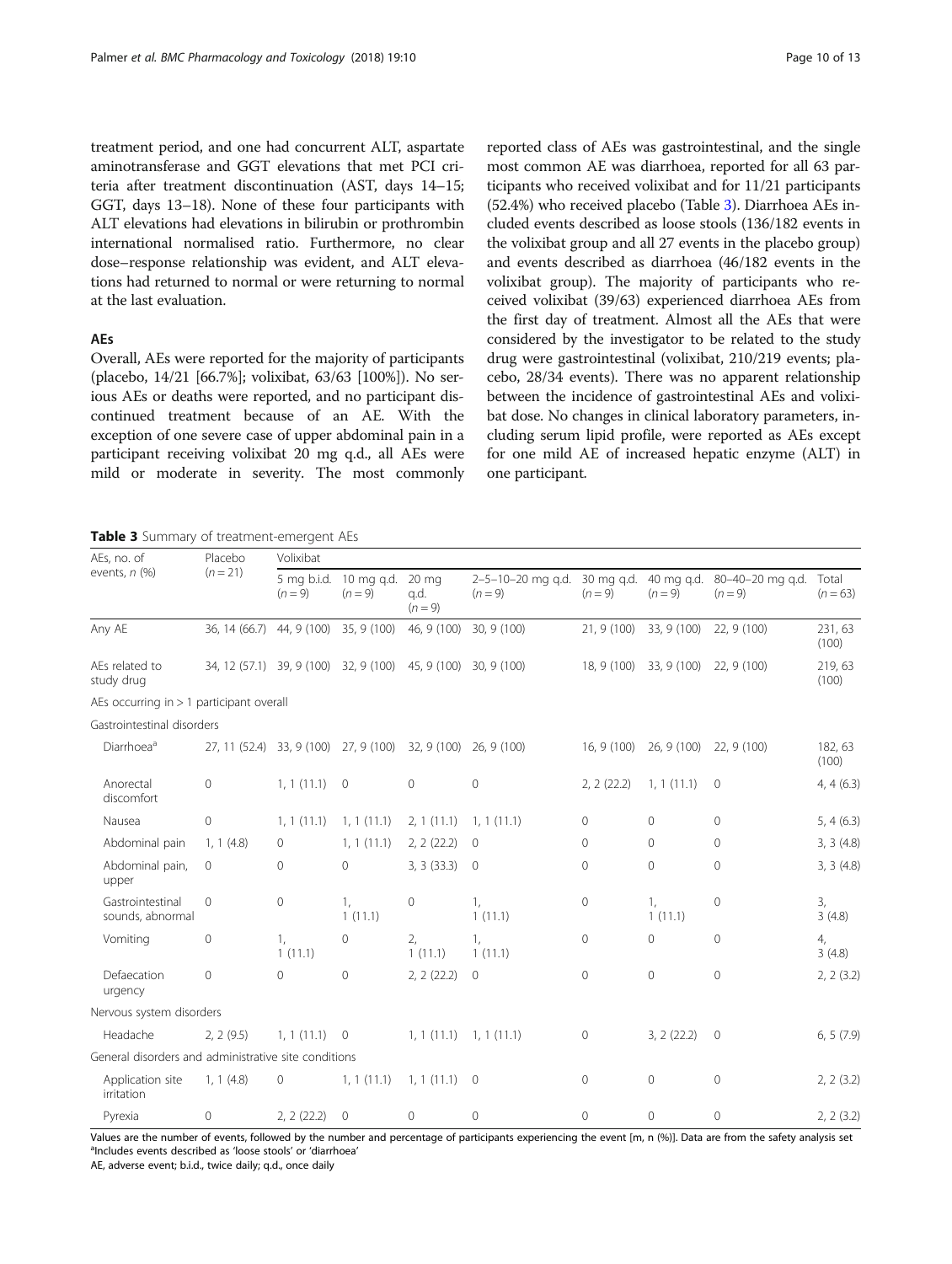## Vital signs

The only clinically meaningful changes in vital signs or ECG parameters related to participants' weight. A reduction in median weight was observed at day 15 in both treatment groups. In the volixibat group, reductions in median weight were observed in all cohorts except for the 2–5–10–20 mg q.d. cohort. Compared with a change of  $-1.20 \text{ kg}$  (range,  $-7.20 \text{ to } 1.9$ ) in the placebo group, reductions were numerically greater in the cohorts receiving volixibat 20 mg q.d. (− 3.60 kg [range − 6.6 to − 0.4]), 80–40–20 mg q.d. (− 3.5 kg [− 6.9 to − 0.6]), 40 mg q.d. (− 2.90 kg [− 5.7 to − 0.7]), and 30 mg q.d. (− 2.30 kg [− 4.9 to 0.3]). At day 15, the proportion of participants with a PCI reduction in weight (≥5% from baseline) was 11/63 (17.5%) in the volixibat group and 1/21 (4.8%) in the placebo group, with the highest proportion occurring in the 20 mg q.d. cohort (4/9; 44.4%) and the lowest in the 2–5–10–20 mg q.d. cohort (0/8; 0%). No clear relationship between dose and degree of weight reduction was evident.

## **Discussion**

This double-blind, randomised, placebo-controlled, multipledose, phase 1 study characterised the safety, tolerability, and pharmacodynamics of oral volixibat in overweight and obese adults. In agreement with a previous phase 1 study of volixibat [[36,](#page-12-0) [37](#page-12-0)], inhibition of ASBT was generally found to be well tolerated and resulted in increased FBA excretion and bile acid synthesis (indicated by increased serum C4 levels). Furthermore, reductions in total cholesterol and LDL-C levels were numerically greater in the volixibat group than in the placebo group but there was no evidence of an effect on glucose levels. In a previous phase 1 study of volixibat in adults with T2DM [\[36,](#page-12-0) [37\]](#page-12-0), fasting glucose levels were nominally significantly lower with volixibat than with placebo, with a trend towards improved insulin sensitivity, but there was no evidence for an effect on cholesterol levels [\[36,](#page-12-0) [37](#page-12-0)]. Taken together, the decreased cholesterol levels in normoglycaemic patients with obesity in the present study and the decreased fasting glucose levels in normolipidaemic patients with T2DM in the previous phase 1 study suggest that volixibat may have both anti-dyslipidaemic and anti-dysglycaemic effects in patients with NASH, who typically have obesity, T2DM, or both [\[40\]](#page-12-0).

Consistent with previous studies of volixibat at doses up to 50 mg [[36](#page-12-0)–[38](#page-12-0)], in the present study volixibat at doses up to 80 mg was minimally absorbed. Due to the lack of sufficient and interpretable primary pharmacokinetic data, pharmacokinetic parameters could not be calculated for volixibat. The minimal absorption of volixibat is most likely due its benzothiepine-based structure including a negatively charged sulfonate moiety [[41](#page-12-0)], which is thought to prevent an interaction with the intestinal cell membrane. The low bioavailability of volixibat is expected considering its mechanism of action as a local inhibitor in the intestinal lumen. Importantly, high systemic exposure of volixibat is neither necessary nor desirable in the treatment of diseases such as NASH, because the local inhibition of bile acid reabsorption in the small intestine results in a series of systemic downstream reactions involved in cholesterol and glucose metabolic processes. Furthermore, the low bioavailability of volixibat reduces the potential for interactions with other pharmacotherapies that are likely to be administered for associated comorbidities in patients with NASH.

The most commonly reported AEs were gastrointestinal, mainly diarrhoea or loose stools. Elevation of the concentration of bile acids in the colon increases mucus secretion, stimulates colonic contractions and reduces colonic transit time [[42\]](#page-12-0). Only one participant receiving volixibat had a severe AE of abdominal pain (at a dose of 20 mg q.d.). The observed AE outcomes were consistent with those seen in a previous phase 1 study, in which diarrhoea was the most frequently reported AE in participants receiving volixibat 10 mg q.d. for 28 days [\[36](#page-12-0), [37](#page-12-0)]. Neither ascending nor descending volixibat titration (2–5–10–20 mg q.d. or 80–40–20 mg q.d.) provided any clinically significant improvement in tolerability.

Daily oral volixibat for 12 days inhibited bile acid reabsorption, as indicated by increases in FBA excretion and the median frequency of bowel movements relative to baseline and placebo. An associated upregulation of bile acid synthesis from cholesterol was demonstrated by increases in serum C4 concentration relative to baseline and placebo. Furthermore, median reductions in total blood cholesterol and LDL-C levels were numerically greater in patients receiving volixibat than in those receiving placebo. In a previous phase 1 study that investigated daily volixibat doses of 0.5, 1, 5 and 10 mg for 28 days, the greatest increases in FBA excretion and serum C4 concentration were found in the volixibat 10 mg q.d. cohort [\[36,](#page-12-0) [37](#page-12-0)]. In the present study, there was evidence of a dose-dependent effect of volixibat on FBA excretion in the q.d. dose cohorts. The highest mean increases in FBA excretion after the first dose of volixibat occurred in the 20 mg q.d. and 40 mg q.d. cohorts, and FBA excretion in the 10 mg q.d. cohort was approximately two-thirds of the maximal effect. The present study also investigated whether b.i.d. dosing was more effective than q.d. dosing. In patients receiving volixibat 5 mg b.i.d., FBA excretion was similar to the maximum levels seen with q.d. dosing, although in practice the occurrence of diarrhoea after the second dose is likely to limit the feasibility of a b.i.d. dosing regimen.

Due to the lack of primary pharmacokinetic data, a traditional exposure-response analysis using PK/PD modelling was not possible. However, the study provides an alternative approach to the characterization of a dose-response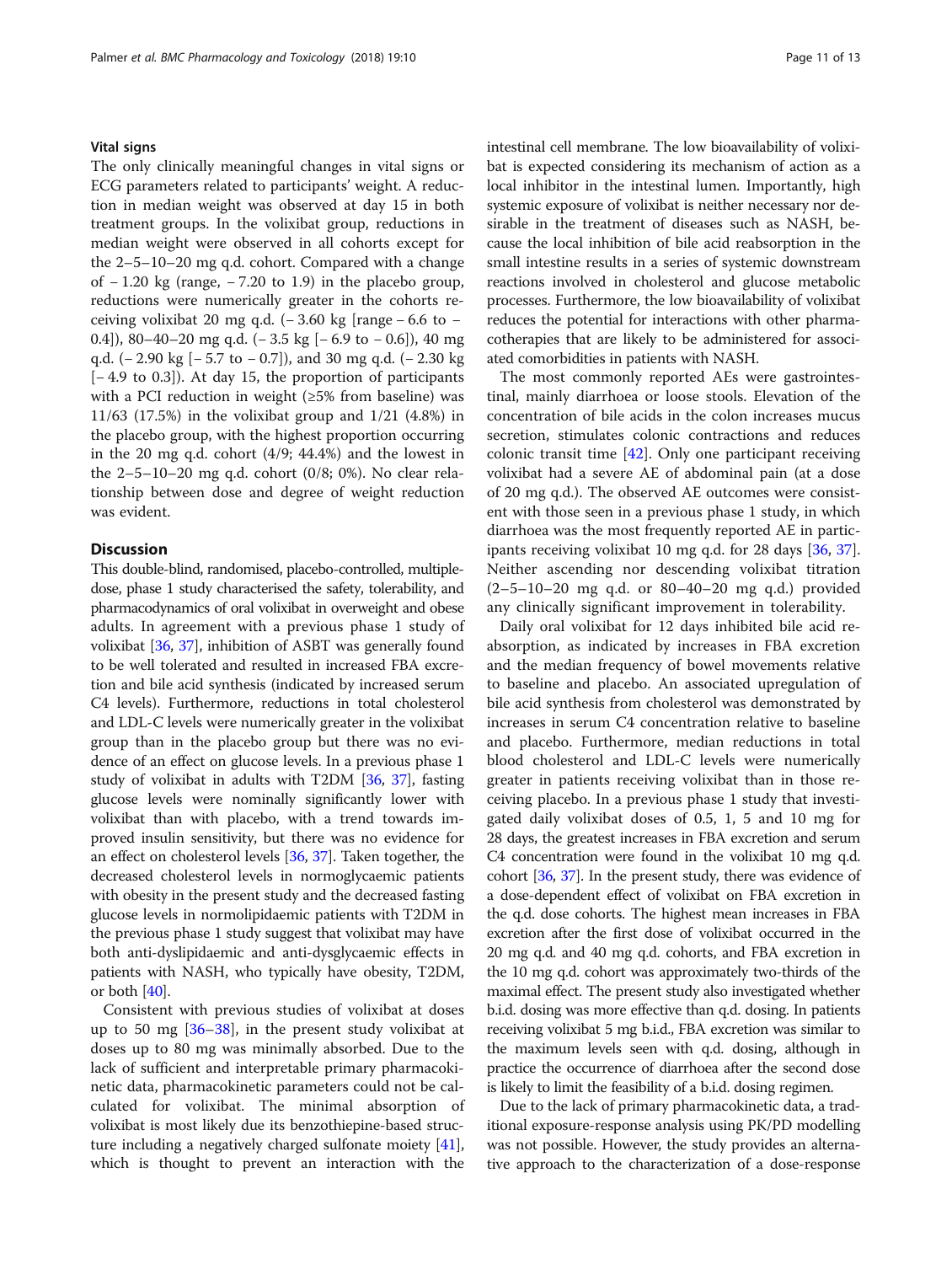<span id="page-11-0"></span>relationship of volixibat, with response based on a marker for potential clinical efficacy (FBA excretion) and on tolerability. The results show that a volixibat dose of 20 mg q.d. resulted in near-maximal increases in FBA excretion, with no apparent relationship between volixibat dose and the incidence of gastrointestinal AEs.

A median increase in ALT level (4.0 U/L higher than baseline) was observed in the volixibat group but not in the placebo group. These mild, asymptomatic ALT elevations, which were not dose dependent, may be an expected and transient effect of ASBT inhibitors, resulting from increased hepatic cholesterol turnover, rather than an adverse effect of the drug [\[43,](#page-12-0) [44](#page-12-0)]. Phase 2 studies of volixibat will investigate this possibility further.

Fat-soluble vitamin deficiency was not reported in this 12-day study. Because bile acids play a crucial role in the absorption of fat-soluble vitamins, further evaluation of vitamin A, D, E and K levels is warranted in ongoing trials of longer duration.

## Conclusion

This phase 1 study of volixibat in overweight and obese adults involved a short treatment period and a small sample size, factors that may limit interpretation of the results. Nevertheless, the promising safety and tolerability profile of volixibat, combined with the observed effects on bile acids and lipid metabolism, warrant further clinical development of this ASBT inhibitor. Based on the results of this trial and other phase 1 studies of volixibat [\[36](#page-12-0), [37\]](#page-12-0), as well as preclinical studies of ASBT inhibition [\[45](#page-12-0)], a 48-week, doubleblind, placebo-controlled, phase 2 study in adults with NASH (ClinicalTrials.gov Identifier: NCT02787304) has been started. The study aims to assess the effects of volixibat 5, 10 and 20 mg q.d. compared with placebo on liver histology, serum liver-related biochemistry, serum lipids and metabolic indicators (blood glucose, insulin, glycated haemoglobin), in addition to safety and tolerability.

# Additional files

[Additional file 1:](https://doi.org/10.1186/s40360-018-0200-y) Inclusion and exclusion criteria. (PDF 65 kb) [Additional file 2:](https://doi.org/10.1186/s40360-018-0200-y) Table S1. Schedule of study assessments. (PDF 69 kb) [Additional file 3:](https://doi.org/10.1186/s40360-018-0200-y) Figure S1. Frequency of stool hardness during treatment (Bristol Stool Chart scores). (PDF 1081 kb)

#### Abbreviations

AE: adverse event; ALT: alanine aminotransferase; ASBT: apical sodiumdependent bile acid transporter;  $AUC_{0}$  area under the plasma concentration–time curve from time 0 to time t; b.i.d.: twice-daily; CI: confidence interval;  $C_{\text{max}}$ : maximum observed plasma concentration; ECG: electrocardiography; FGF: fibroblast growth factor; FXR: farnesoid X receptor; GGT: γ glutamyl-transferase; GPBAR1: G protein-coupled bile acid receptor 1; HDL-C: high-density lipoprotein cholesterol; LDL-C: low-density lipoprotein cholesterol; NASH: non-alcoholic steatohepatitis; PCI: potentially clinically important; PT/INR: prothrombin international normalised ratio; q.d.: once daily; SD: standard deviation; T2DM: type 2 diabetes mellitus;  $t_{\text{max}}$ : time to

maximum observed plasma concentration; VLDL-C: very low-density lipoprotein cholesterol

#### Acknowledgements

We thank the volunteers and investigators who participated in the study, including the principal investigator, William Smith MD (New Orleans Center for Clinical Research, University of Tennessee Medical Center, Knoxville, TN, USA).

#### Funding

This study was funded by Shire Development LLC. Under the direction of the authors and funded by Shire International GmbH, Dr. E Gandhi of Oxford PharmaGenesis, Oxford, UK provided writing assistance for this publication. Editorial assistance in formatting, proofreading, copy editing and fact checking was also provided by Oxford PharmaGenesis with funding from Shire International GmbH.

#### Availability of data and materials

The datasets generated and/or analysed during the current study are available from the corresponding author on reasonable request. Shire's policy on enhancing data sharing with researchers is available from: [http://www.shiretrials.com/en/our-commitment-to-transparency/data](http://www.shiretrials.com/en/our-commitment-to-transparency/data-sharing-with-researchers)[sharing-with-researchers.](http://www.shiretrials.com/en/our-commitment-to-transparency/data-sharing-with-researchers)

#### Authors' contributions

MP contributed to drafting of the manuscript, data collection and analysis. LJ was involved in study design and conduct of research. DGS contributed to study design, conduct of research, data collection or analysis and drafting of manuscript. CB contributed to data collection or analysis and drafting of the manuscript. PM was involved in study design, conduct of research, data collection or analysis, and drafting of the manuscript. All authors approved the final version of the article including the authorship list.

#### Ethics approval and consent to participate

The study was conducted in accordance with International Conference for Harmonisation guidelines for Good Clinical Practice, the principles of the Declaration of Helsinki, and other applicable local ethical and legal requirements. The study protocol was approved by an independent institutional review board (Crescent City Institutional Review Board) and regulatory agency before initiation. Each participant provided written informed consent before commencing any study-specific procedures.

#### Consent for publication

Not applicable.

#### Competing interests

All authors are employees of Shire and may own stock or stock options. This study was funded by Shire Development LLC. Volixibat is a Shire investigational medical product. Shire develops and markets treatments for gastrointestinal and metabolic diseases, including NASH.

#### Publisher's Note

Springer Nature remains neutral with regard to jurisdictional claims in published maps and institutional affiliations.

#### Author details

<sup>1</sup>Global Development Lead Hepatology, Shire, 300 Shire Way, Lexington, MA 02421, USA. <sup>2</sup>Shire International GmbH, Zahlerweg 10, 6301 Zug, Switzerland.

#### Received: 19 July 2017 Accepted: 7 March 2018 Published online: 16 March 2018

#### References

- 1. Chalasani N, Younossi Z, Lavine JE, Diehl AM, Brunt EM, Cusi K, Charlton M, Sanyal AJ. The diagnosis and management of non-alcoholic fatty liver disease: practice guideline by the American Association for the Study of Liver Diseases, American College of Gastroenterology, and the American Gastroenterological Association. Hepatology. 2012;55(6):2005–23.
- 2. Masuoka HC, Chalasani N. Nonalcoholic fatty liver disease: an emerging threat to obese and diabetic individuals. Ann N Y Acad Sci. 2013;1281:106–22.
- 3. Rinella ME. Nonalcoholic fatty liver disease: a systematic review. JAMA. 2015; 313(22):2263–73.